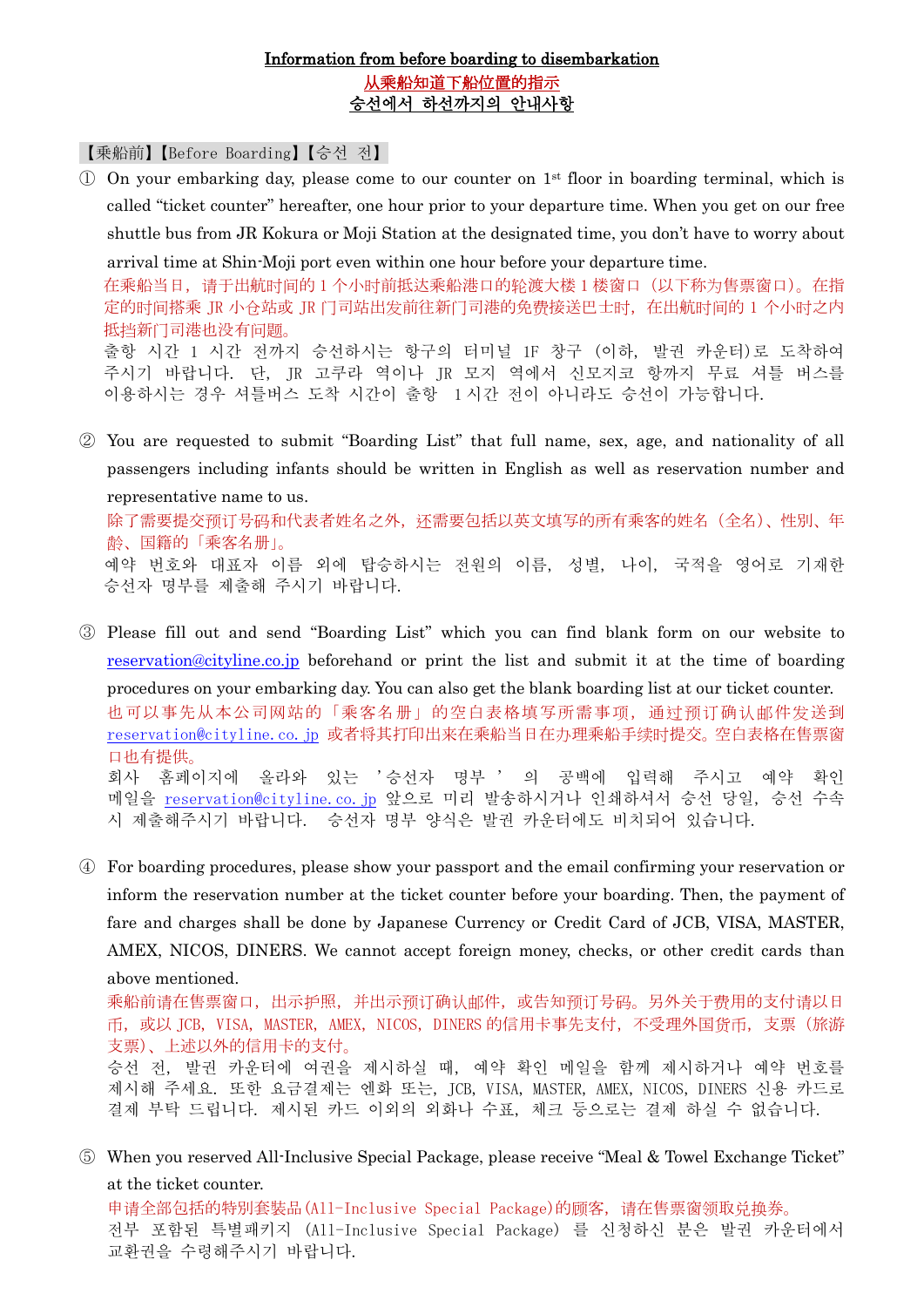⑥ After receiving your boarding pass, please embark through boarding gate, which is on 2F in Osaka-Nanko port and 3F in Shin-Moji port, and show your boarding pass there.

在售票窗口领取乘船券之后,请从乘船口(大阪南港是 2 楼、新门司港是 3 楼) 乘船。请在乘船口向工 作人员出示乘船券。 발권 카운터에서 승선권을 받은 후 승선 입구로 가셔서 (오사카 난코 항은 2F, 신모지코 항은

3F) 승선하시면 됩니다. 승선권은 승선 입구에서 직원에게 제시해 주시면 됩니다.

## 【乗船後】【After Boarding】【승선 후】

- ⑦ Please receive room key by showing your boarding pass at the information and front desk on ship, which is called "information" hereafter, when you reserve private room excluding economy and tourist class. If you have Meal & Towel Exchange Ticket, please hand it to our staff to receive rental towel there. 请向船内的服务处(以下称为服务处)出示乘船券,使用经济舱和二等舱之外的单间时,请领取房间的 钥匙。持有全部包括的特別套裝品(All-Inclusive Special Package)的兑换券时,请出示给服务处,并 领取租赁毛巾。 선내 안내소 (이하 안내소)에 승선권을 제시하시고 이코노미와 투어리스트 이외의 개인실을 이용할 경우, 안내소에서 객실 열쇠를 수령하시기 바랍니다. 전부 포함된 특별패키지 (All-Inclusive Special Package) 교환권을 가지고 계신 경우 안내소에 제시하시고 대여 수건을 수령하여주십시오.
- ⑧ Our restaurant is self-service buffet style. Please return your used cups and trays to the designated place.

餐厅是采取自助餐方式的用餐服务。请将使用后的餐具归还到指定位置。 레스토랑은 뷔페 스타일로 셀프서비스입니다. 사용 후 식기는 지정된 장소에 반납하여주시기 바랍니다.

- ⑨ Economy and Tourist class is shared space. Especially after lights-out time, please stay quiet not to disturbing other passengers. Also, smoking is NOT allowed except in designated areas. 经济舱和二等舱为公用空间。特别是熄灯时间之后,为了不给其他乘客带来麻烦,请保持安静另外,严 禁在指定的吸烟场所之外吸烟。 이코노미와 투어리스트는 공용 공간입니다. 특히 소등 시간 이후에는 다른 승객에게 피해가 되지 않도록 정숙해 주시기 바랍니다 . 또한 흡연 시 지정된 흡연 장소를 이용해 주시기 바랍니다.
- ⑩ Please beware of theft. You can use free safety box for valuables or leave them to the information. 请小心偷窃。贵重物品请使用免费的保险柜或寄放在服务处。 도난에 주의하시기 바랍니다. 귀중품은 무료 금고를 사용하거나 안내소에 맡겨주세요.
- ⑪ When you use common space such as lunges, please mutually give space to others without using it exclusively for a long time. And when you use a grand bath, please follow rules posted in the changing room. 使用休息室等公用空间时,请不要长时间地占用场地,请彼此谦让使用。使用展望浴池时,请遵守脱衣 所所记载的使用规则。

 라운지 등의 공용 공간을 이용하실 때는, 다른 사람들을 배려하여 장시간 이용 은 삼가해 주시기 바랍니다. 대욕탕을 이용할 때에는 탈의실에 기재된 룰을 지켜주시기 바랍니다.

⑫ You can confirm operation hour of information, shops, restaurant, grand bath, and shower room in attached sheet or information board on ship.

服务处、小卖店、餐厅、展望浴池、沐浴室的营业时间请查看附件的表格或船内公告栏。 안내소, 상점, 레스토랑, 전망 목욕탕, 샤워 실 영업 시간은 첨부 표 또는 선내 게시판에서 확인 가능합니다.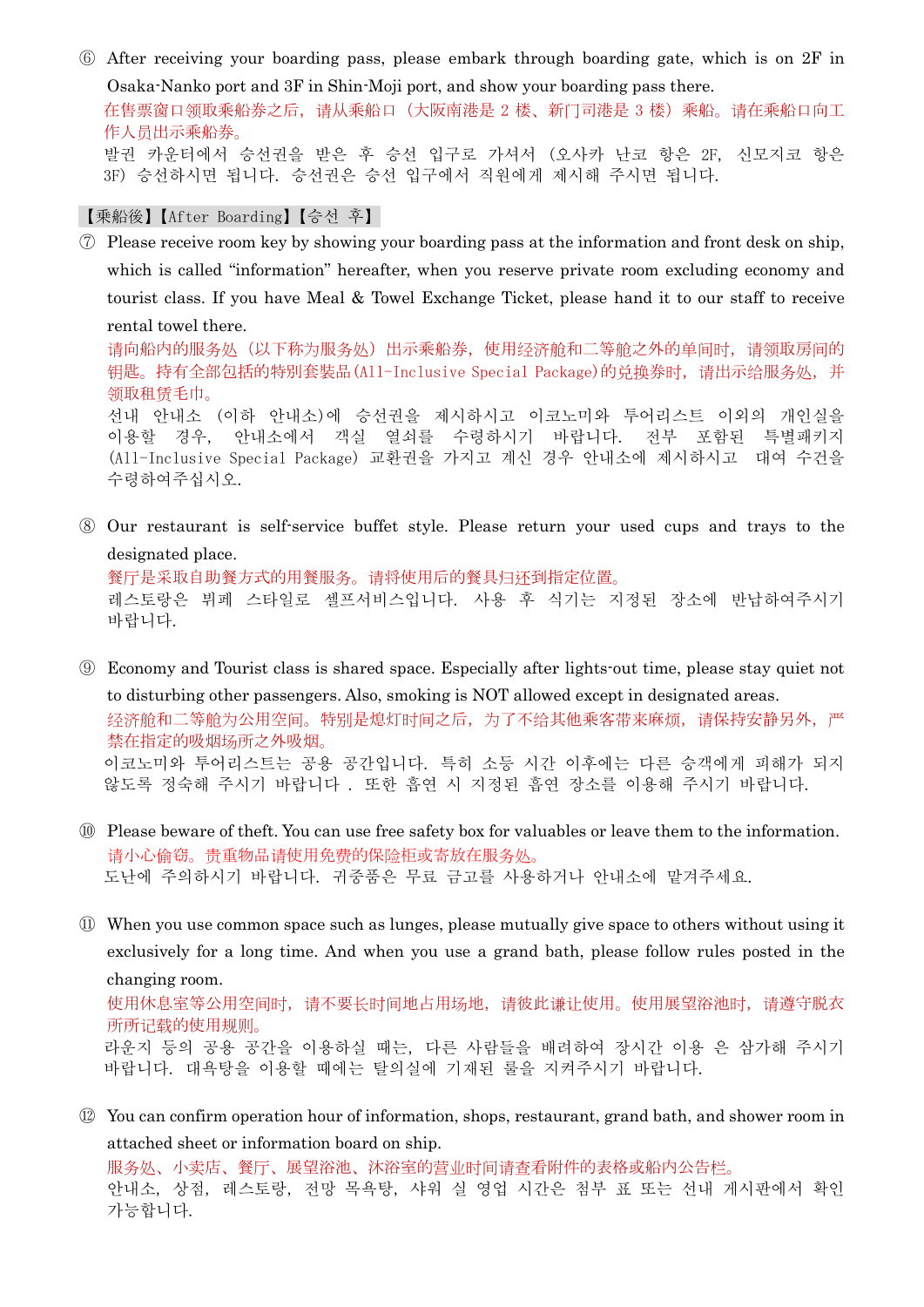|                                  | 夕方以降/ After Evening | 早朝 / Early Morning     |  |
|----------------------------------|---------------------|------------------------|--|
|                                  | 傍晚以后 / 저녁 이후        | 早最以后 / 이른 아침 이후        |  |
| Information                      |                     | Arrival                |  |
| 服务处                              | 16:00~22:00         | $4:30\sim$<br>到抵达      |  |
| 안내소                              |                     | 도착까지                   |  |
| Shop                             |                     | Arrival                |  |
| 小卖店                              | $16:00 - 21:30$     | 到抵达<br>$4:30\sim$      |  |
| 상점                               |                     | 도착까지                   |  |
| Restaurant                       |                     | 20 min before arrival  |  |
| 蟹厅                               | 17:00~20:00         | $4:30-$<br>在抵达的 20 分之前 |  |
| 레스토랑                             |                     | 도착 20 분전까지             |  |
| Grand bath                       |                     | Not available.         |  |
| 展望浴池                             | 16:00~22:00         | 不能使用。                  |  |
| 전망 목욕탕                           |                     | 영업하지 않습니다.             |  |
| Lights-out (Economy and Tourist) | Light out           | Light up               |  |
| 熄灯时间(经济舱和上等经济舱(西式))              | 21:30<br>熄灯         | 4:00<br>点灯             |  |
| 소등 시간 (이코노미 와 투어리스트)             | 소등                  | 점등                     |  |
| Shower room                      |                     | 10 min before arrival  |  |
| 沐浴室                              | 16:00~              | 在抵达的 10 分之前            |  |
| 사위통                              |                     | 도착 10 분경까지             |  |

1st Sailing Operation Hours / 1航班营业时间 / 1편 영업 시간



2nd Sailing Operation Hours / 2航班营业时间 / 2 편 영업 시간

|                                  | 夕方以降/ After Evening |                       |             | 早朝 / Early Morning |                       |
|----------------------------------|---------------------|-----------------------|-------------|--------------------|-----------------------|
|                                  | 傍晚以后 / 저녁 이후        |                       |             |                    | 早晨以后 / 이른 아침 이후       |
| Information                      |                     |                       |             |                    | Arrival               |
| 服务处                              | $18:30 - 24:00$     |                       |             | 6:40 $\sim$        | 到抵达                   |
| 안내소                              |                     |                       |             |                    | 도착까지                  |
| Shop                             |                     |                       |             |                    | Arrival               |
| 小卖店                              | $18:30 - 22:30$     |                       |             | 6:40 $\sim$        | 到抵达                   |
| 상천                               |                     |                       |             |                    | 도착까지                  |
| Restaurant                       |                     |                       |             |                    | 20 min before arrival |
| 蟹厅                               | 19:00~21:30         |                       |             | 6:40 $\sim$        | 在抵达的 20 分之前           |
| 레스토랑                             |                     |                       |             |                    | 도착 20 분전까지            |
| Grand bath                       |                     |                       |             |                    | 10 min before arrival |
| 展望浴池                             | 18:30~24:00         |                       |             | 6:00~              | 在抵达的 10 分之前           |
| 저망 목욕탕                           |                     |                       |             |                    | 도착 10 분경까지            |
| Lights-out (Economy and Tourist) |                     | Light out             |             |                    | Light up              |
| 熄灯时间(经济舱和上等经济舱(西式))              | 22:30               | 熄灯                    |             | 6:20               | 点灯                    |
| 소등 시간 (이코노미 와 투어리스트)             |                     | 소등                    |             |                    | 점등                    |
| Shower room                      |                     | 10 min before arrival |             |                    |                       |
| 沐浴室                              | $18:30\sim$         |                       | 在抵达的 10 分之前 |                    |                       |
| 사위통                              |                     |                       |             | 도착 10 분경까지         |                       |